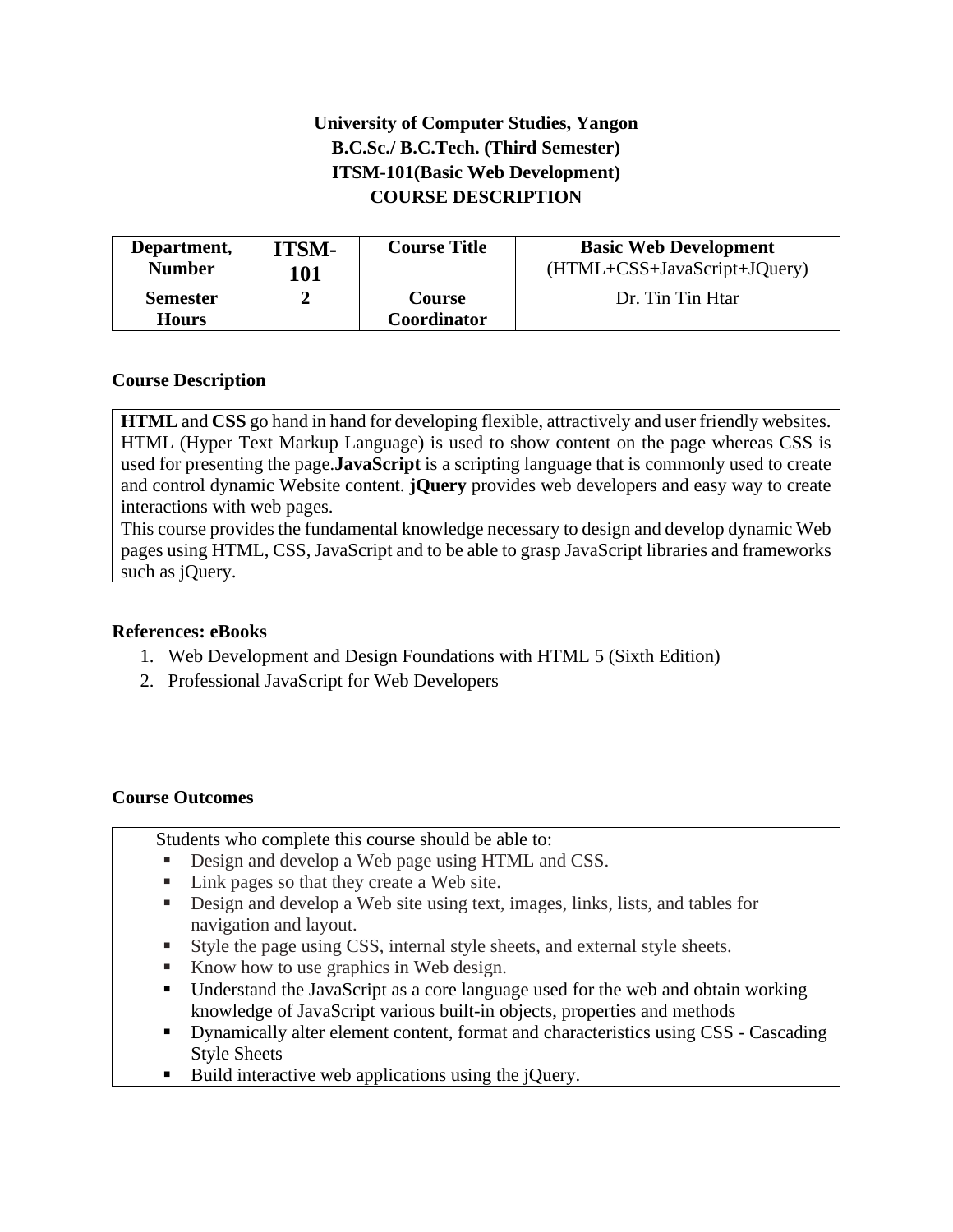#### **Major Topics Covered in the Course**

- 1. Introduction to Internet and World Wide Web
- 2. HTML Basics
- 3. Configuring Color and Text with CSS
- 4. Visual Elements and Graphics
- 5. Web Design and Page Layout
- 6. More Links, Layout, and Mobile
- 7. Tables and Forms
- 8. Web Multimedia and Interactivity
- 9. JavaScript
- 10. JQuery

### **Grading Procedures:**

Your performance in this class will be evaluated using your scores for attendance, quizzes, assessments, assignments and lab examination.

## **Assessment Plan for the Course**

| Attendance                     | 10\% |
|--------------------------------|------|
| Assessments                    | 10%  |
| Assignments                    | 40%  |
| Lab examination or/and Project | 40%  |

### **Grading System**

UCSY follows a letter grade system comprising of grades A, A-, B+, B, B-, C+, C, C-, D and F. All marks obtained by students during the semester will be used in the grading process. A grade of "D" is considered a passing grade for undergraduate courses. For undergraduate students, a grade of "C" or better is required in this course because it is a prerequisite for other courses in the program. **The student who gets the grade point less than 2 must do Re-Exam.**

The grading scale for this course is:

| <b>Marks obtained</b> | Letter Grade | <b>Grade Point</b> |
|-----------------------|--------------|--------------------|
| $>=$ 90               | A            | 4                  |
| $85 - 89$             | $A -$        | 3.75               |
| $80 - 84$             | $B+$         | 3.25               |
| $75 - 79$             | B            | 3                  |
| $70 - 74$             | $B -$        | 2.75               |
| $65 - 69$             | $C+$         | 2.25               |
| $60 - 64$             | $\mathsf{C}$ | 2                  |
| $55 - 59$             | $C-$         | 1.75               |
| $50 - 54$             | D            | 1                  |
| $0 - 49$              | F            | 0                  |

**Fail Grade & Re-Exam – C-, D, F (Grade point<2)**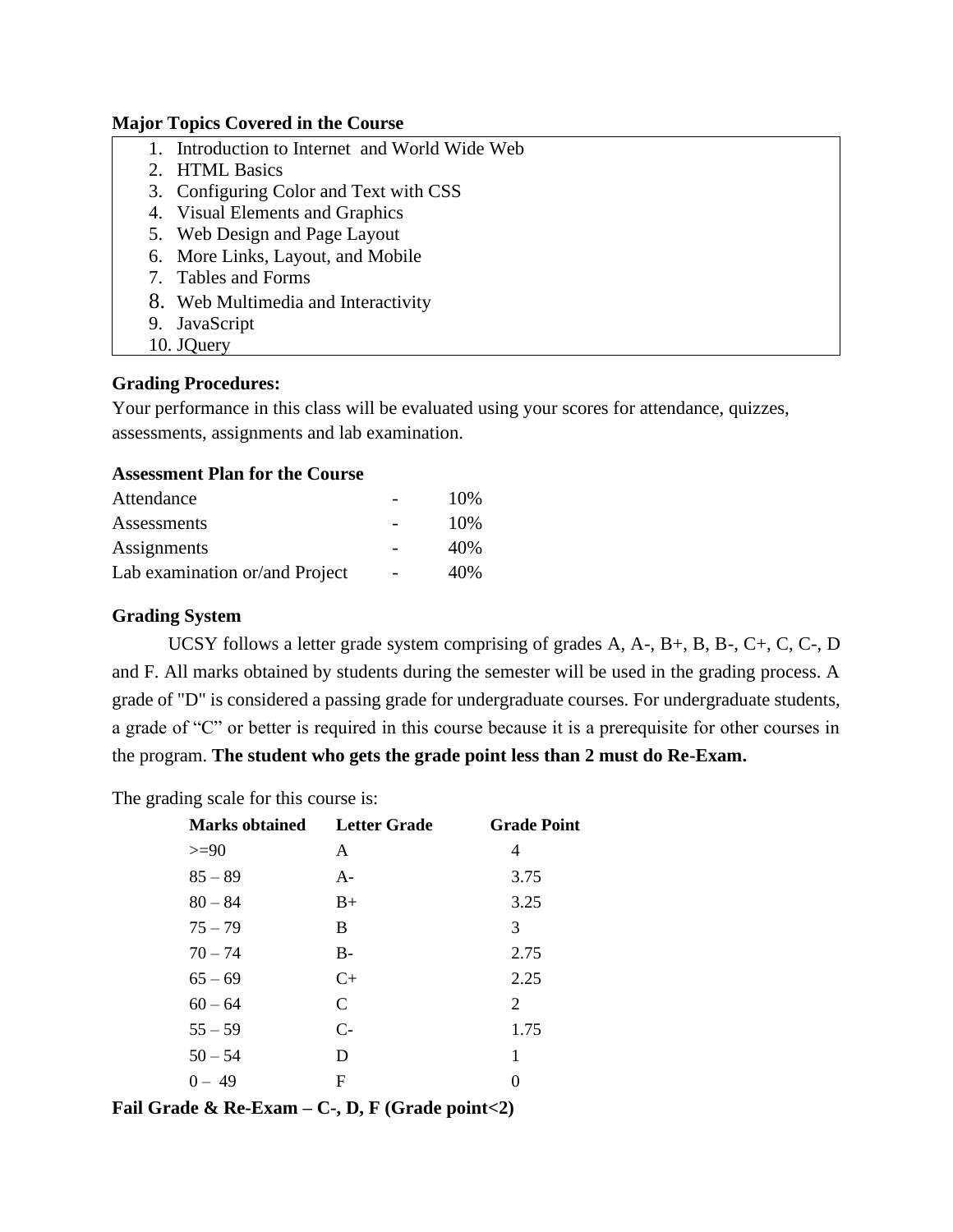#### **Class Attendance and Participation Policy:**

#### • **Attendance**

Class attendance is **mandatory**. Most of the material you will learn will be covered in the lectures, so it is important that you not miss any of them. You are expected to show up on time for class, and stay for the whole lecture. Students are expected to attend each class, to complete any required preparatory work (including assigned reading) and to participate actively in lectures, discussions and exercises.

• Mobile phones **must** be silenced and put away for the entire lecture unless use is specified by the instructor. You may not make or receive calls on your cell phone, or send or receive text messages during lectures.

• You are responsible for all material sent as email. Ignorance of such material is no excuse. You are responsible for all materials presented in the lectures.

• Your conduct in class should be conducive towards a positive learning environment for your class mates as well as yourself.

#### • **assessment, assignments, lab examination and Project**

Your performance in this class will be evaluated using your scores for attendance, assessment, assignments, lab examination and project. There are no planned extra credit projects or assignments to improve your grade.

We will assess your performance for every lecture in class room.

There will be 5 assignments by related topics.Please do all your assignments neatly. Credit will be given according to completeness of work for assignment.

Any assignment is simply missed, regardless of the reason why (e.g. illness, work, traffic, car trouble, computer problems, death, etc.), and **earns a grade of zero**. You are strongly encouraged to complete all assignments so that you can check that you understand the material and can throw out bad grades, or grades for which you had to miss an assignment for a valid reason.**Late submissions will not be accepted for any graded activity for any reason.**

• **Lab examination or/and Project**

Lab examination or/and project will be held after all chapters finished and the coordinator will announce the date. Every student must be submitted a project and participate in project presentation at the end of semester.

#### • **There are no extra credit opportunities.**

Students may not do additional work nor resubmit any graded activity to raise a final grade.

For this course, the following additional requirements are specified:

All work submitted for a grade must have been prepared by the individual student. Students are expressly prohibited from sharing any work that has been or will be submitted for a grade, in progress or completed, for this course in any manner with a person other than the instructor and